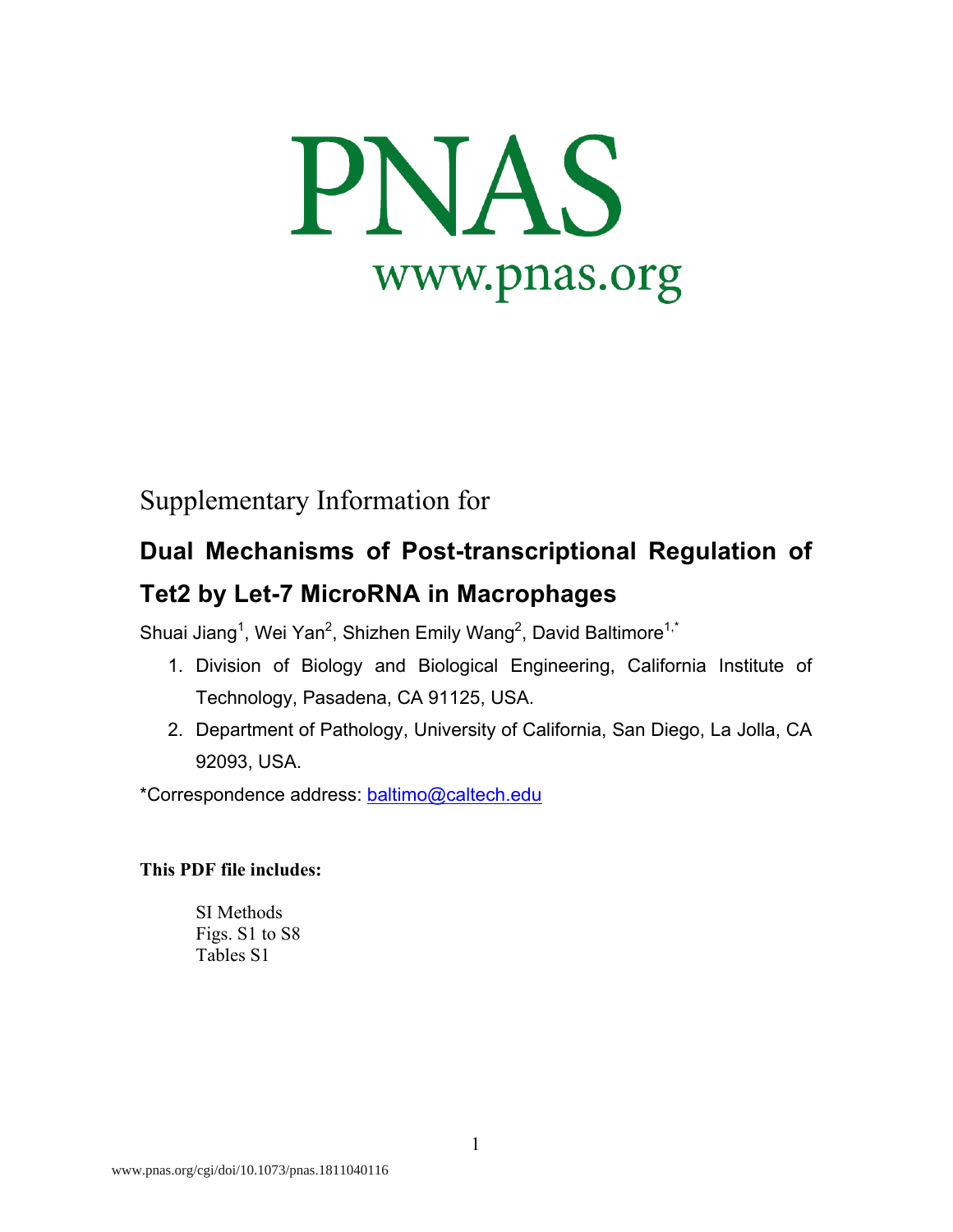#### **SI Methods**

#### Western Blot

Western blot was performed as previously described (1). Cell lysate was separated by electrophoresis on 10% or 12% SDS-polyacrylamide gels and probed with specific Abs. The following antibodies were used to blot for the protein of interest: antibody against Tet1 (Invitrogen; PA5-49432), Tet2 (Cell Signaling Technology; 36449), Tet3 (Abcam; ab139805), SDHA (SC-27992; Santa Cruz Bio), SLC25A10 (PA3-840; Invitrogen) and antibody against β-actin (Sigma; A3854).

#### RNA extraction and RT real-time qPCR

RNA extraction, RT and qPCR were performed as previously described (2). We performed SYBR Green–based RT-qPCR for mRNA expressions of mouse IL-6, Tet1, Tet2 and Tet3 mRNA. Sequence-specific primers for qPCR are listed in Table S1. IL-6, Tet1, Tet2 and Tet3 mRNAs were normalized to β-actin.

#### siRNA Experiment

Control siRNA and SDHA siRNA were obtained from Santa Cruz Biotechnology. Control siRNA (sc-37007) consists of a scrambled sequence that will not lead to the specific degradation of any known cellular mRNA. SDHA siRNA (sc-61835) is a pool of three target-specific 19- to 25-nt siRNAs designed to knock down gene

2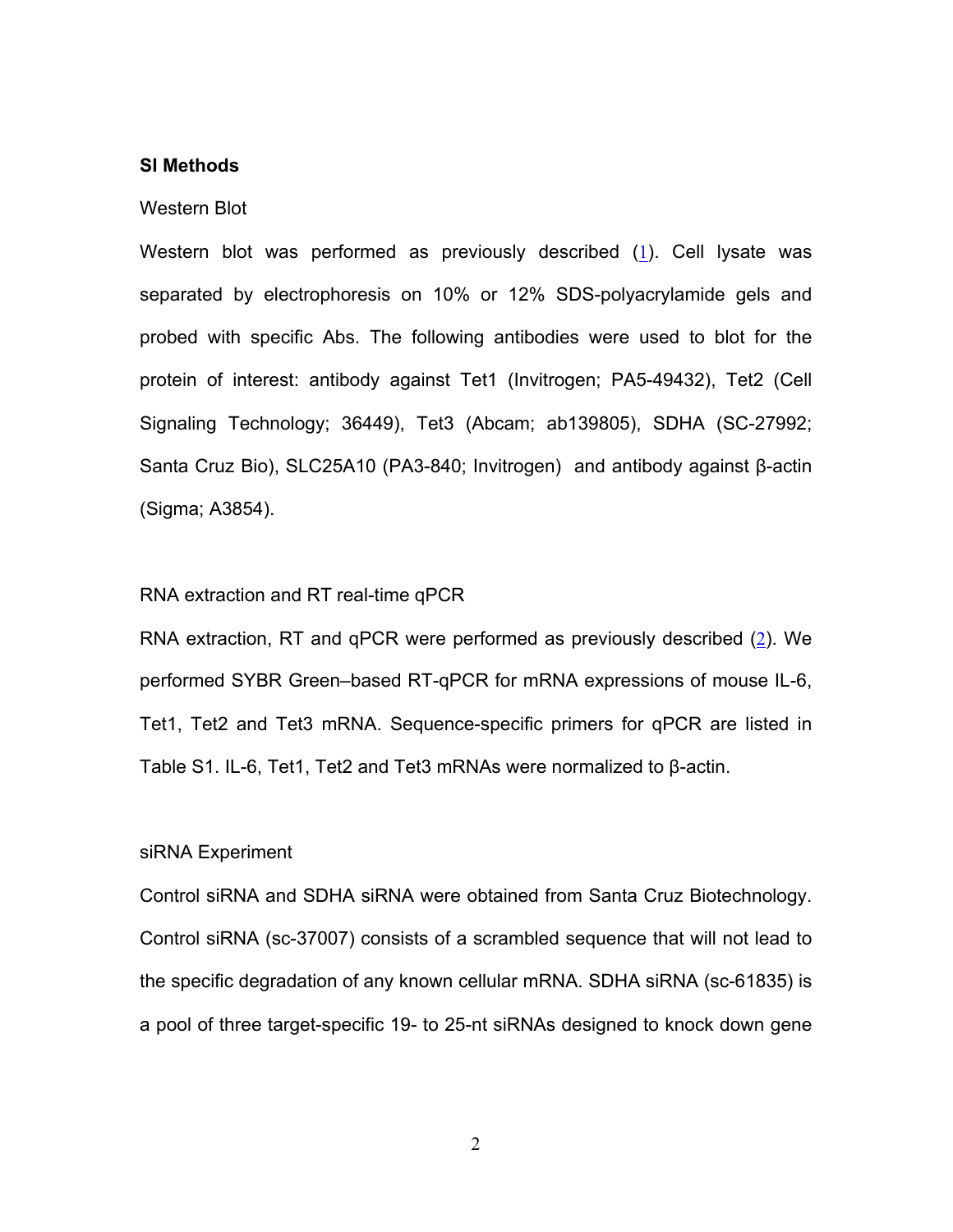expression. The siRNAs were prepared according to the transfection protocol for cell cultures from Santa Cruz Biotechnology.

#### Seahorse Analyzer

Oxygen consumption rate (OCR) and extracellular acidification rate (ECAR) were performed as previously described  $(2)$ . 1e<sup>6</sup> LPS-activated BMDMs/well were seeded into a 24-well plate, and the OCR and ECAR measurements were normalized to cell number.

#### Luciferase Reporter Assays

Luciferase Reporter assays to measure microRNA let-7d-based repression of target Tet2 3′ UTRs were performed as previously described (2). Luciferase activity was examined by the Dual-luciferase Reporter Assay System (Promega) and normalized to relative controls.

#### **REFERENCES**

- (1) Chaudhuri AA, et al. (2012) Oncomir miR-125b regulates hematopoiesis by targeting the gene Lin28A. Proc Natl Acad Sci U S A 109(11):4233-4238.
- (2) Jiang S, Yan W, Wang SE, & Baltimore D (2018) Let-7 Suppresses B Cell Activation through Restricting the Availability of Necessary Nutrients. *Cell Metab*.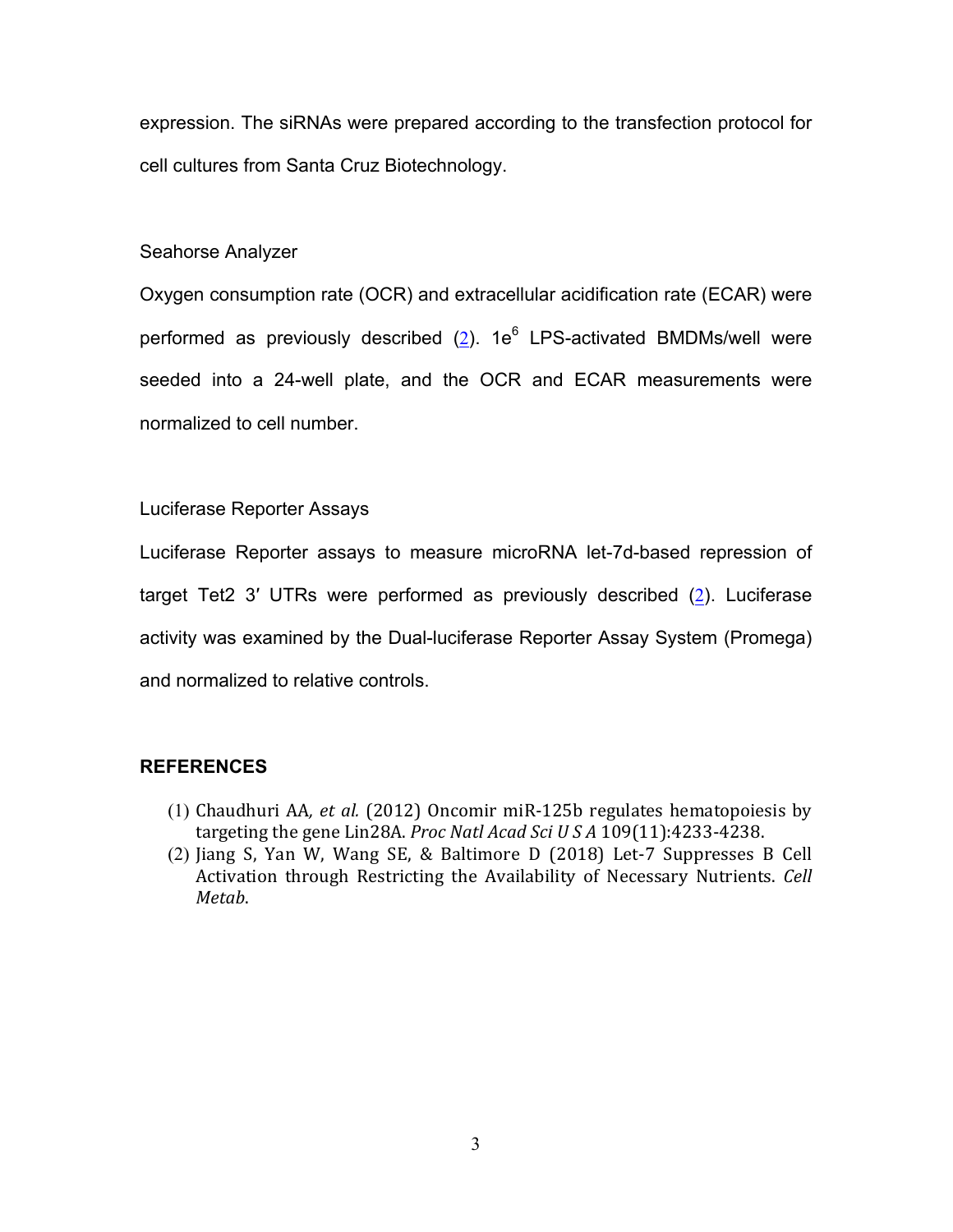**Supplementary Information Text**



**Supplemental Figure S1. Let-7adf iTg represses TET2 protein expression in macrophages.**

The protein expressions of TET1, TET2 and TET3 in BMDMs from WT or the let-

7adf cluster iTg mice obtained by Western blot.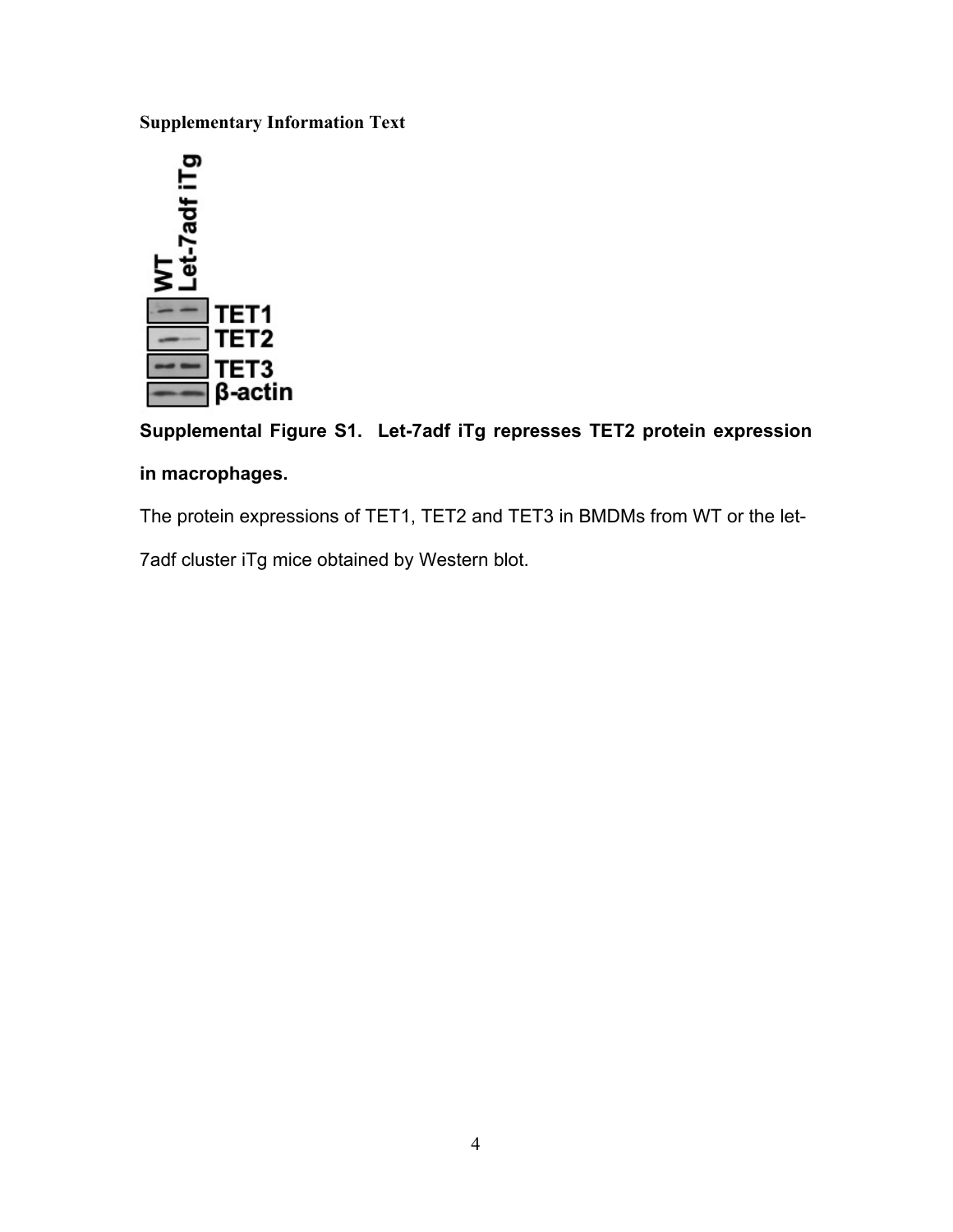



# (A-B) The Let-7adf cluster KO/WT BMDMs were stimulated by LPS for 24 hours.

The Tet1 (A) and Tet3 (B) mRNA levels were examined by qPCR.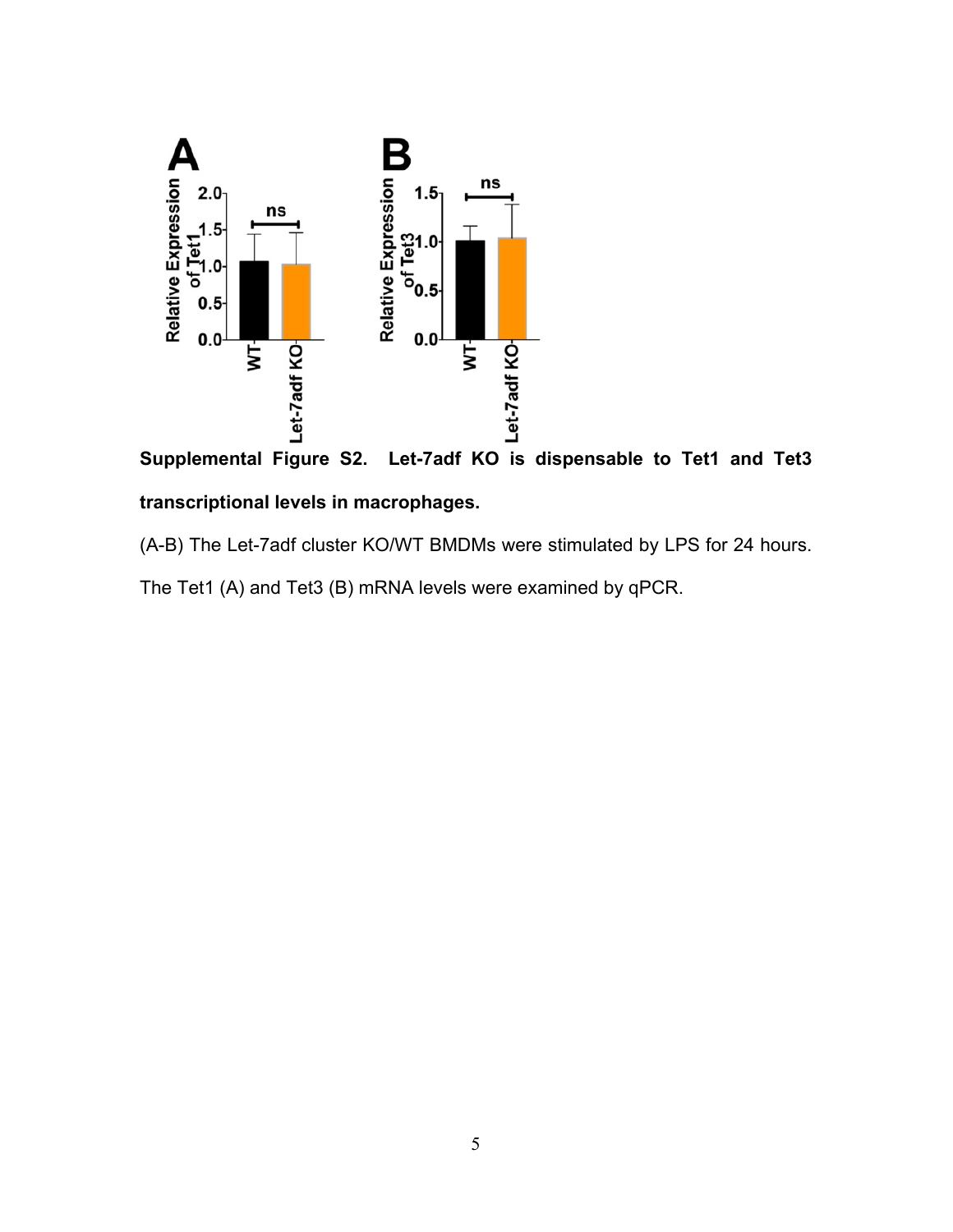

**Supplemental Figure S3. Let-7adf iTg is dispensable to Tet1 and Tet3 mRNA levels in macrophages.**

(A-B) The Let-7adf cluster iTg/WT BMDMs were stimulated by LPS for 24 hours.

The Tet1 (A) and Tet3 (B) mRNA levels were examined by qPCR.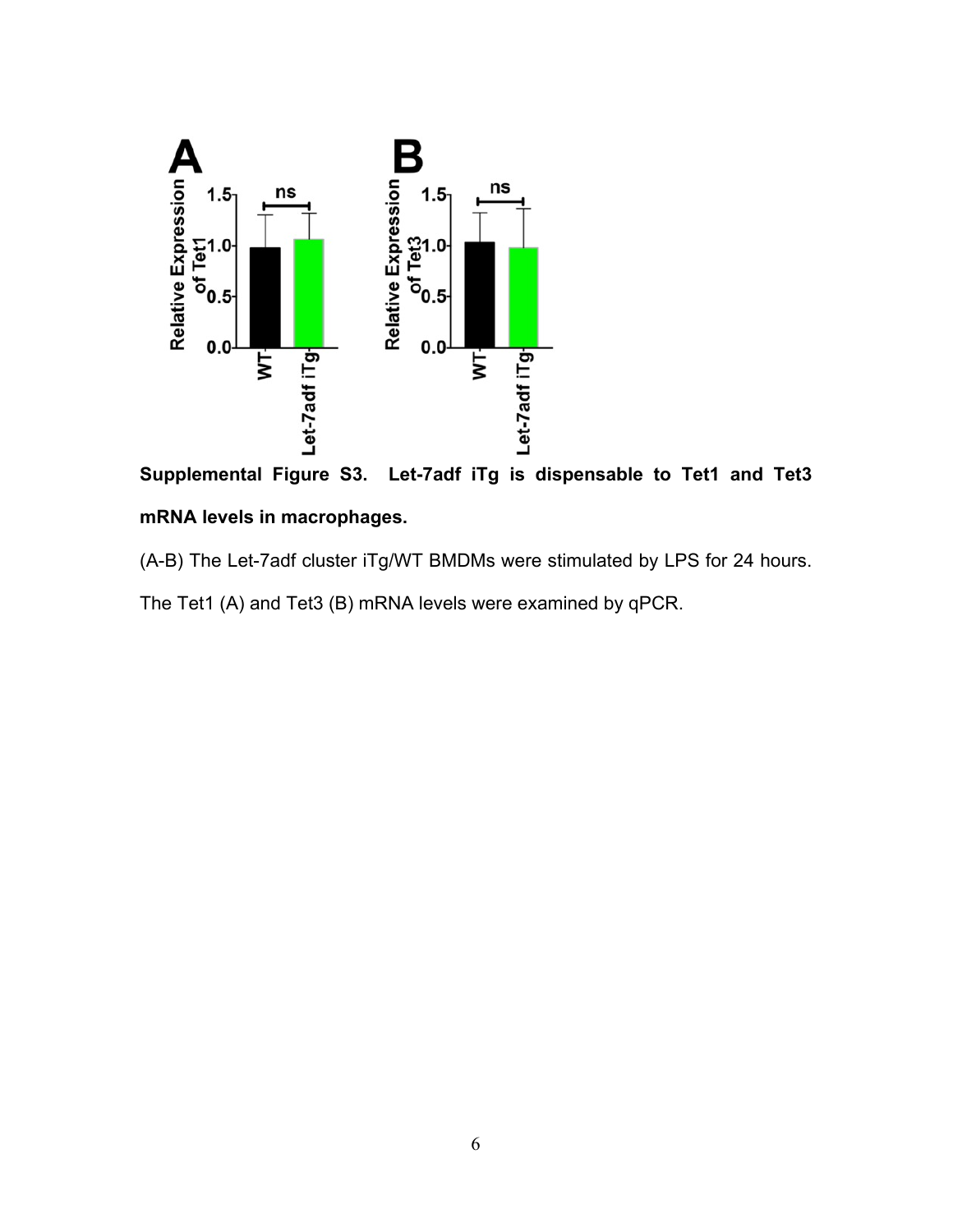

### **Supplemental Figure S4. Validation of siRNA of Tet2.**

The protein expression of TET2 from siRNA-control and siRNA-Tet2 treated

BMDMs obtained by Western blot.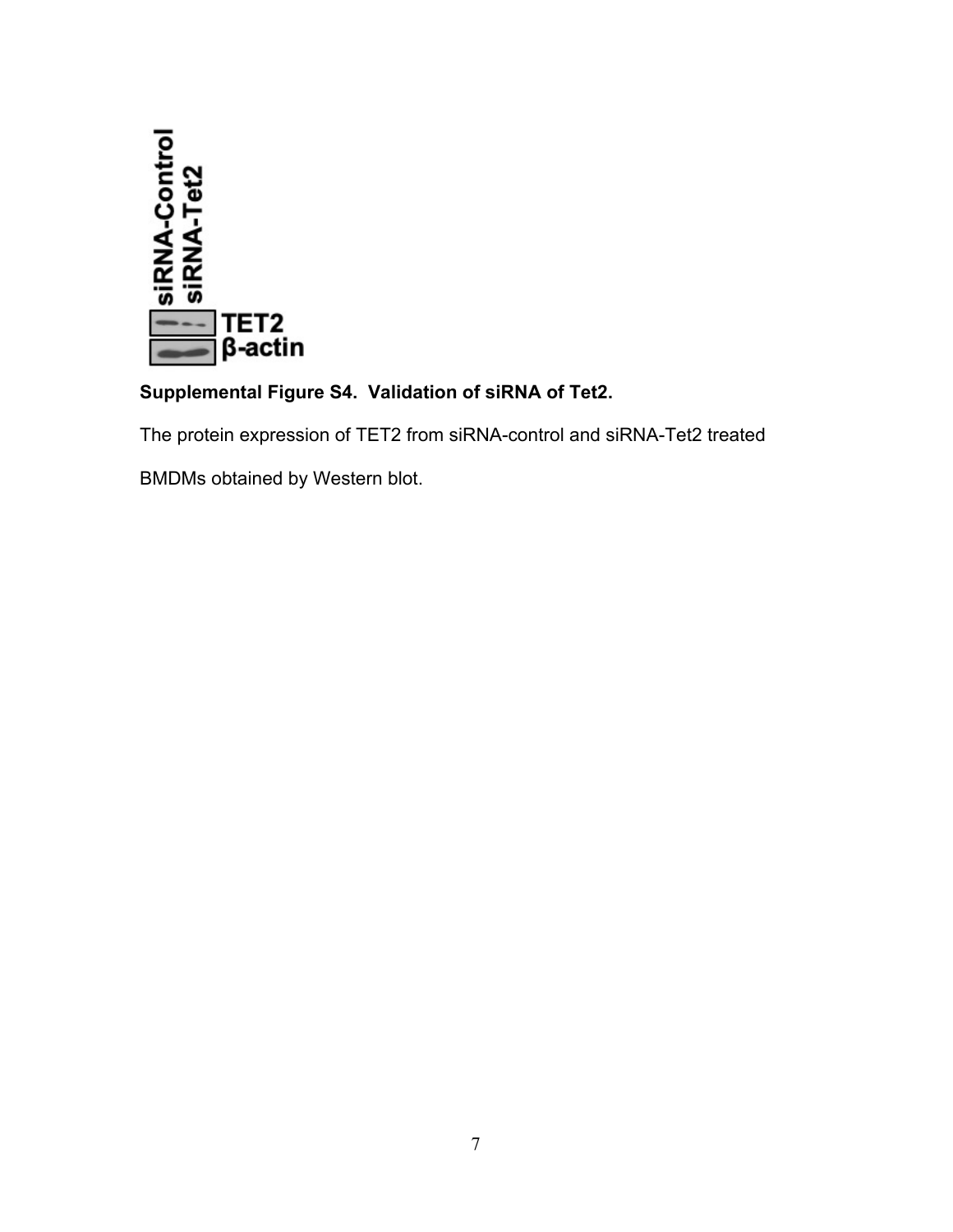

**Supplemental Figure S5. Loss of Let-7adf maintains lower expression of** 

### **IL-6.**

The Let-7adf cluster KO/WT BMDMs were stimulated by LPS following a time course. The IL-6 mRNA levels were examined by qPCR.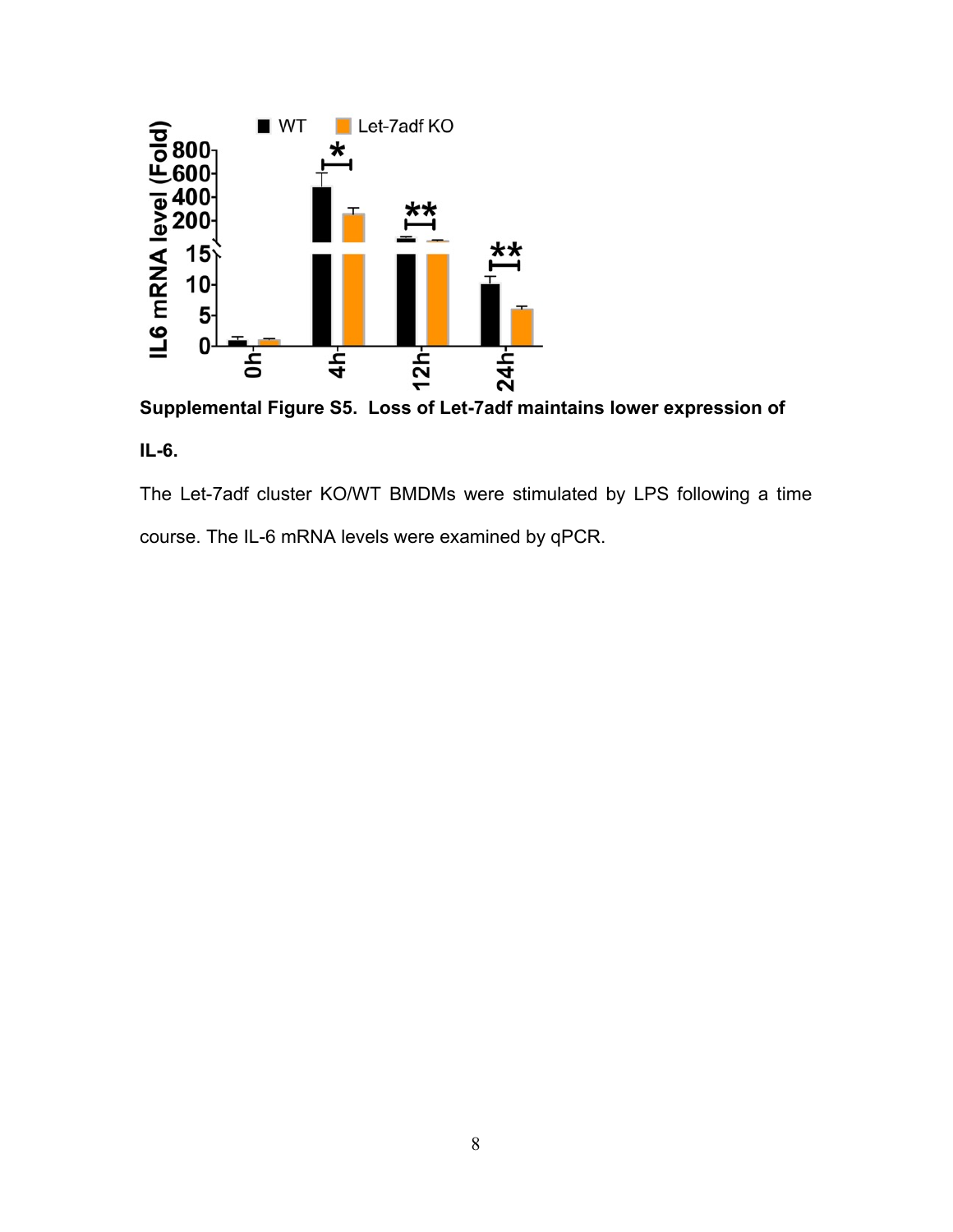

**Supplemental Figure S6. Loss of Let-7adf maintains higher expression of** 

### **Tet2, but not Tet3.**

The Let-7adf cluster iTg/WT BMDMs were stimulated by LPS following 4h (A) and 12h (B). The Tet mRNA levels were examined by qPCR.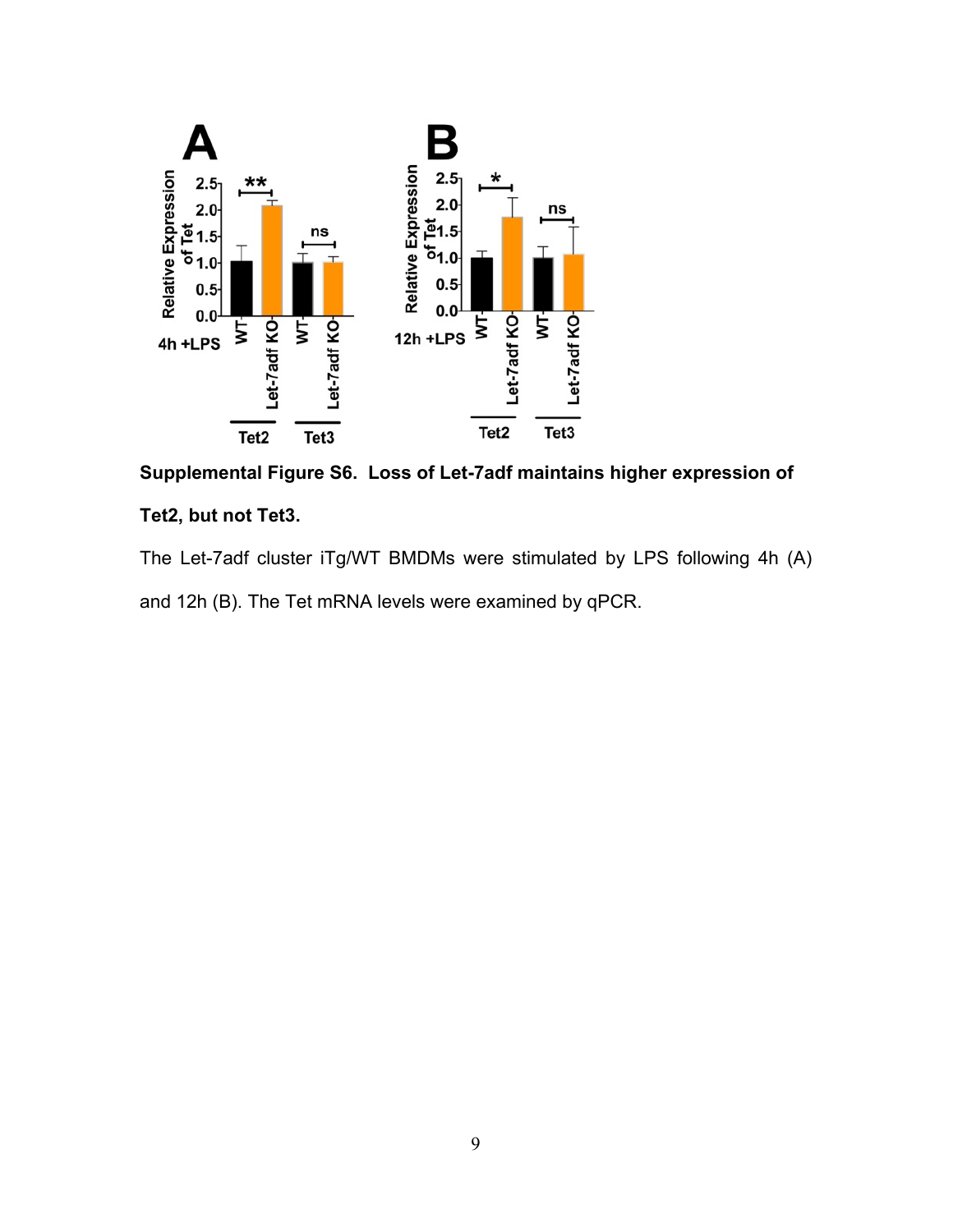

# **Supplemental Figure S7. Let-7adf contributes to the regulation of Tet2/IL-6 following the TNFa stimuli.**

The Let-7adf cluster KO/WT BMDMs were stimulated by TNFa. The IL-6 mRNA levels were examined by qPCR.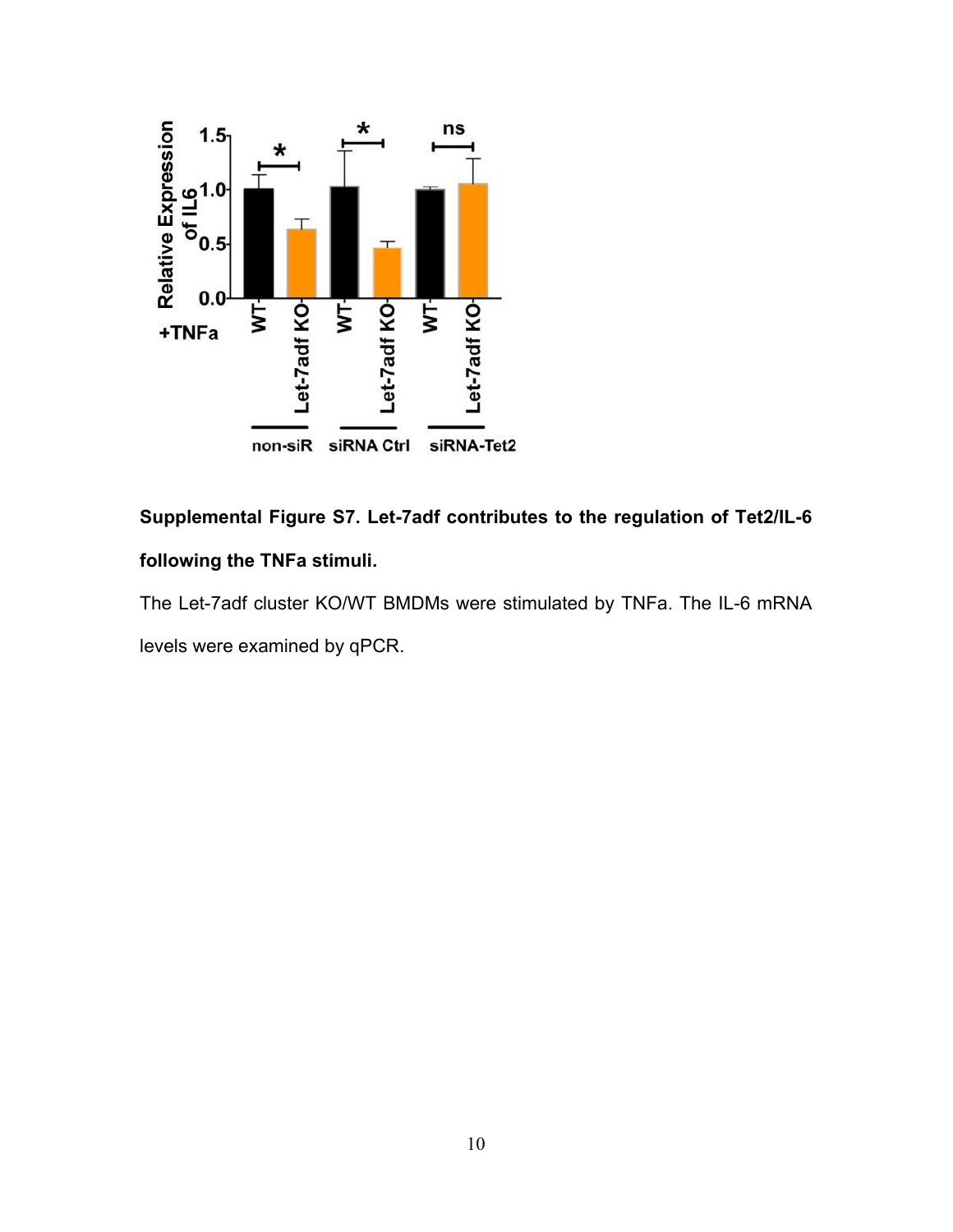

# **Supplemental Figure S8. Tet2 mildly represses succinate accumulation in macrophages.**

Succinate levels in Tet2 KO/WT macrophages were examined by 24 hours.